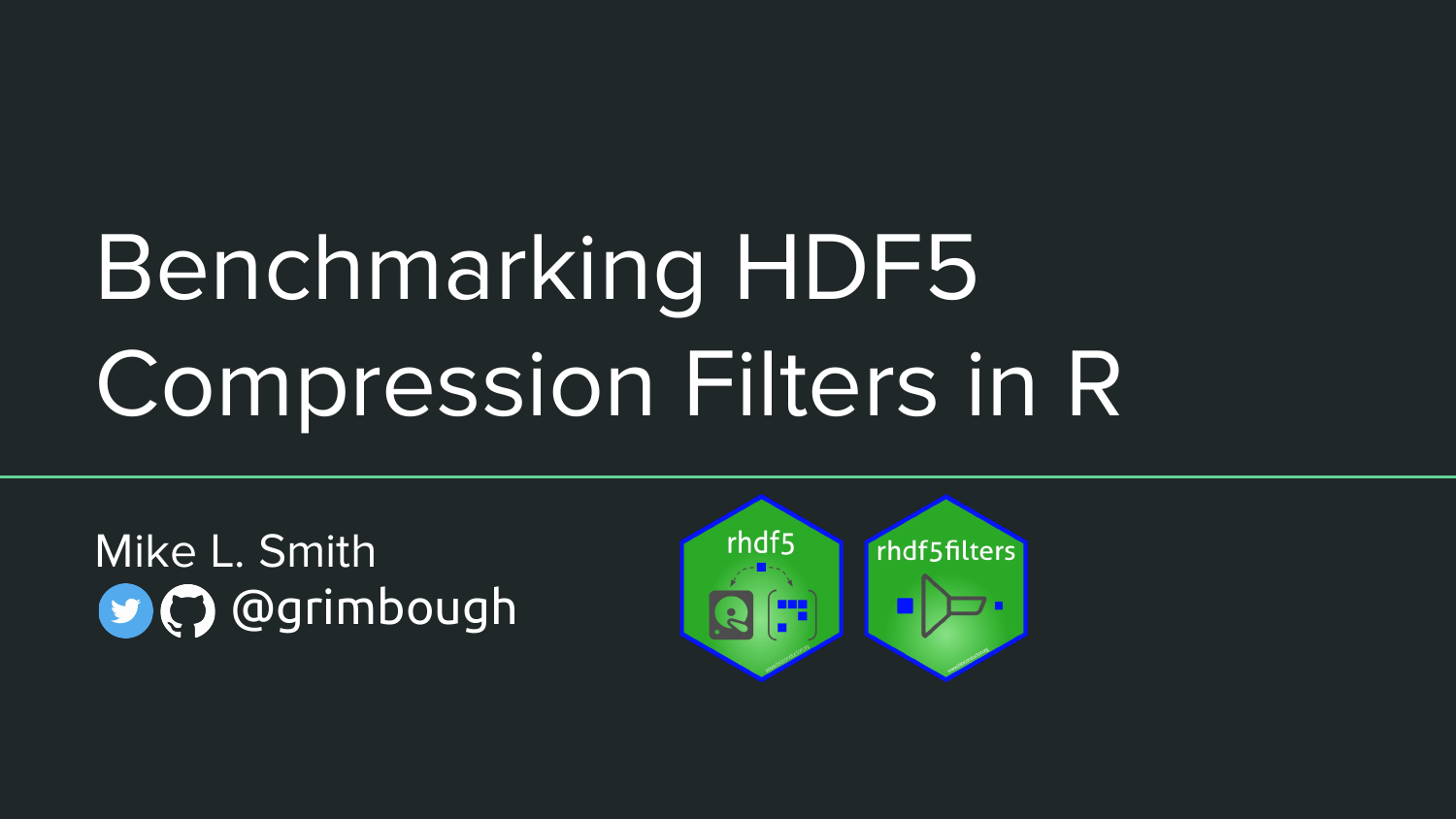#### HDF5 datasets are not contiguous, but stored in chunks

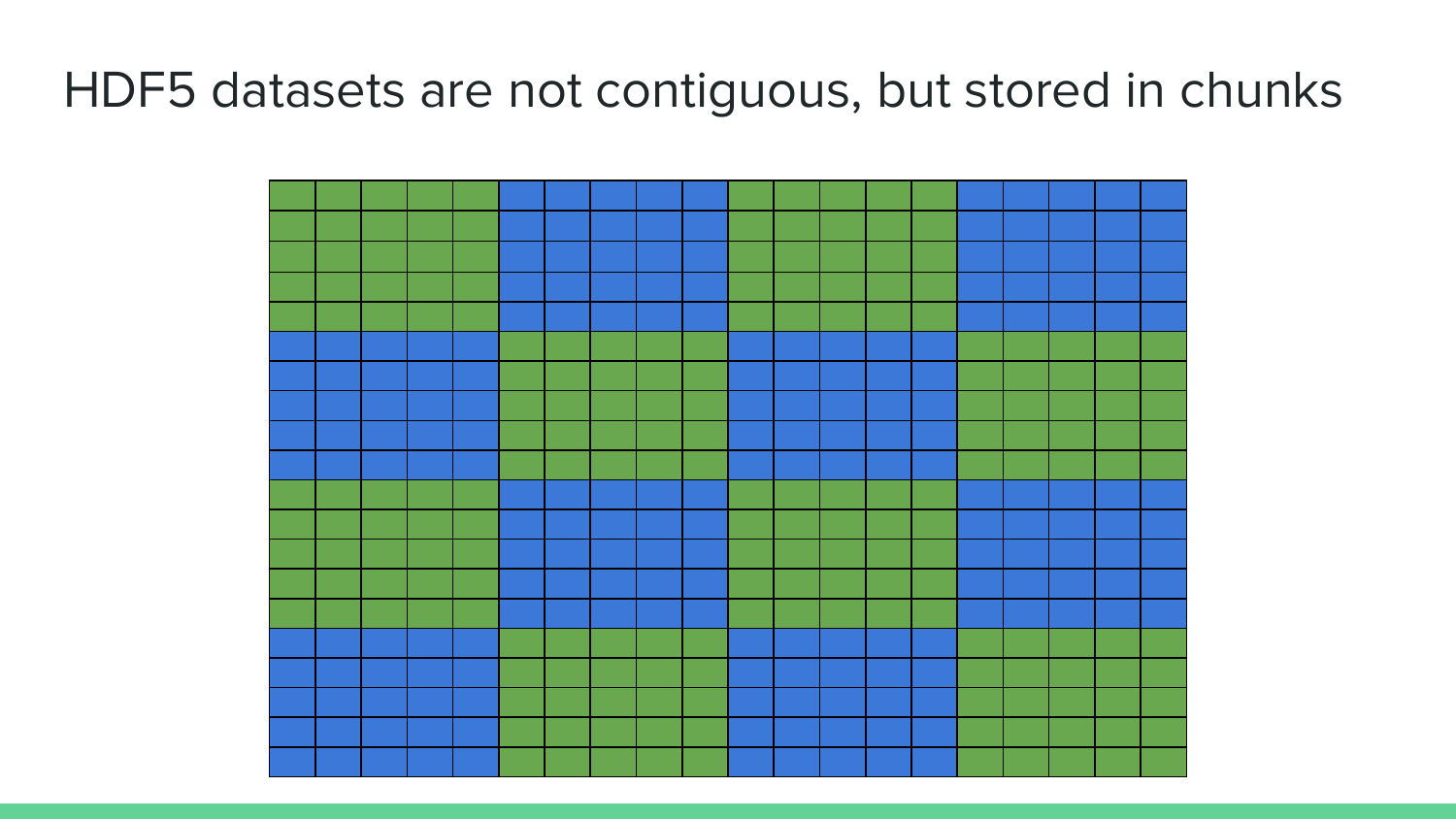## Chunks are stored separately on disk

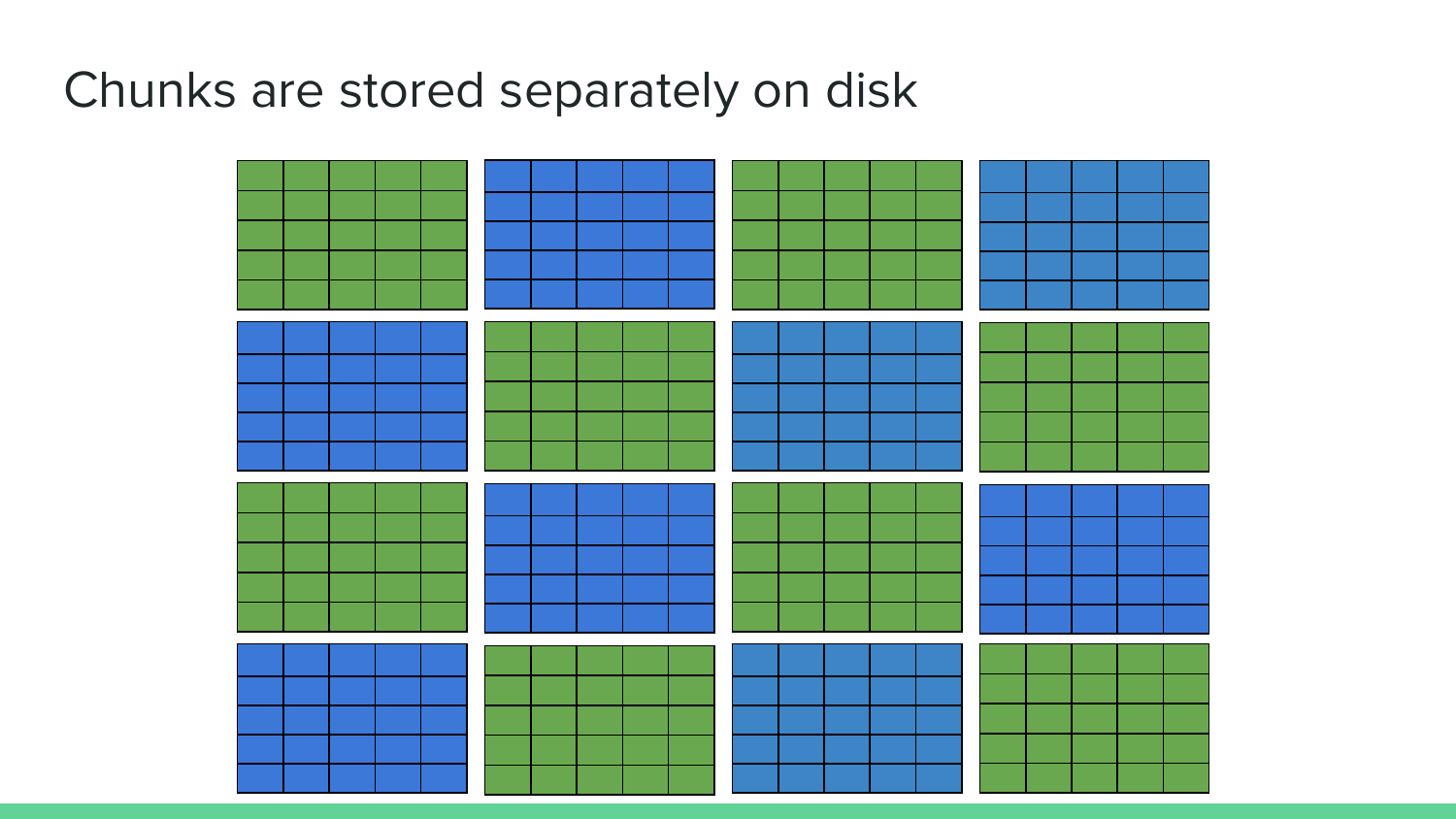#### Only read the chunks needed for a subset

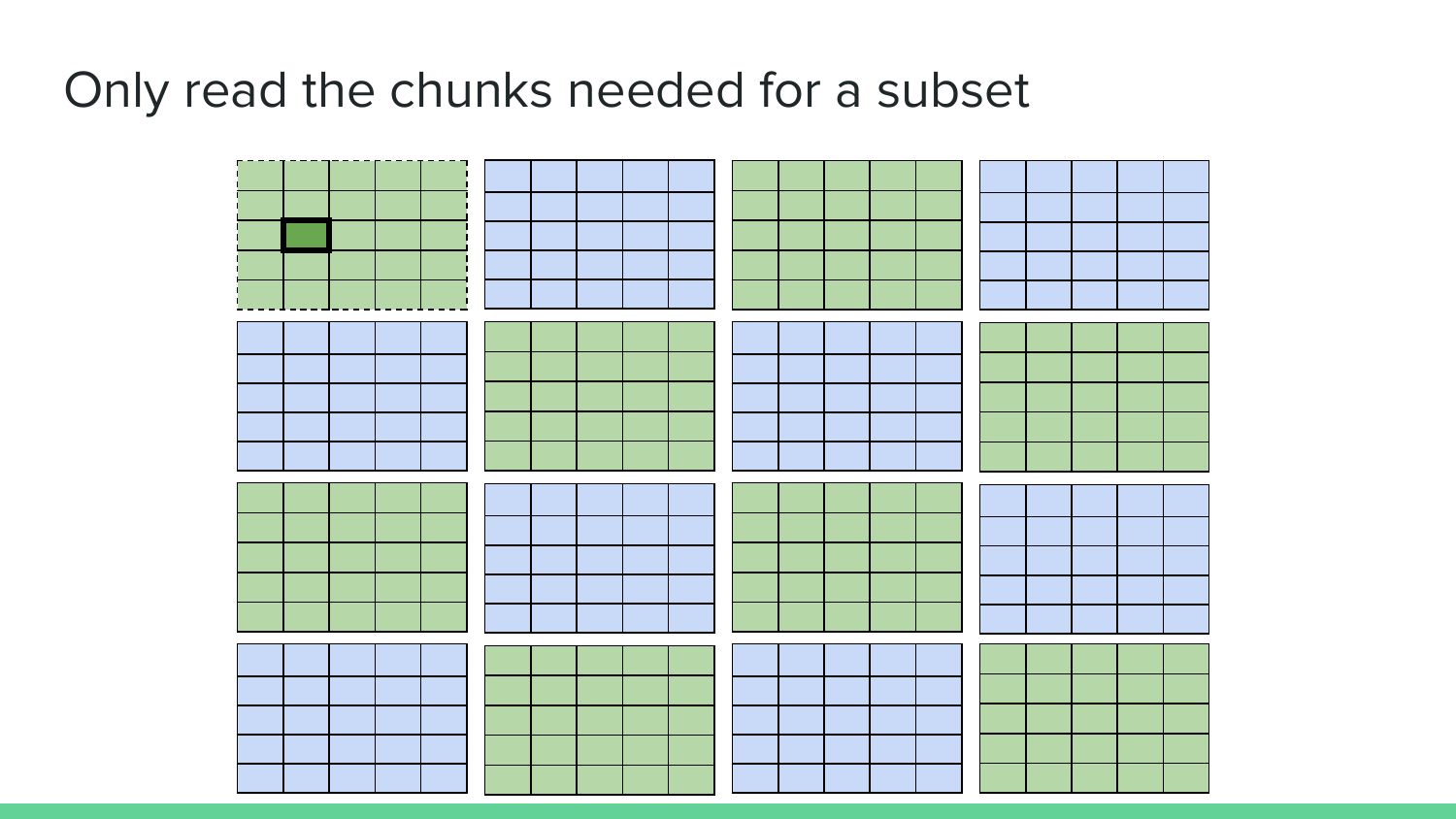Chunks can be processed by filters - usually for compression

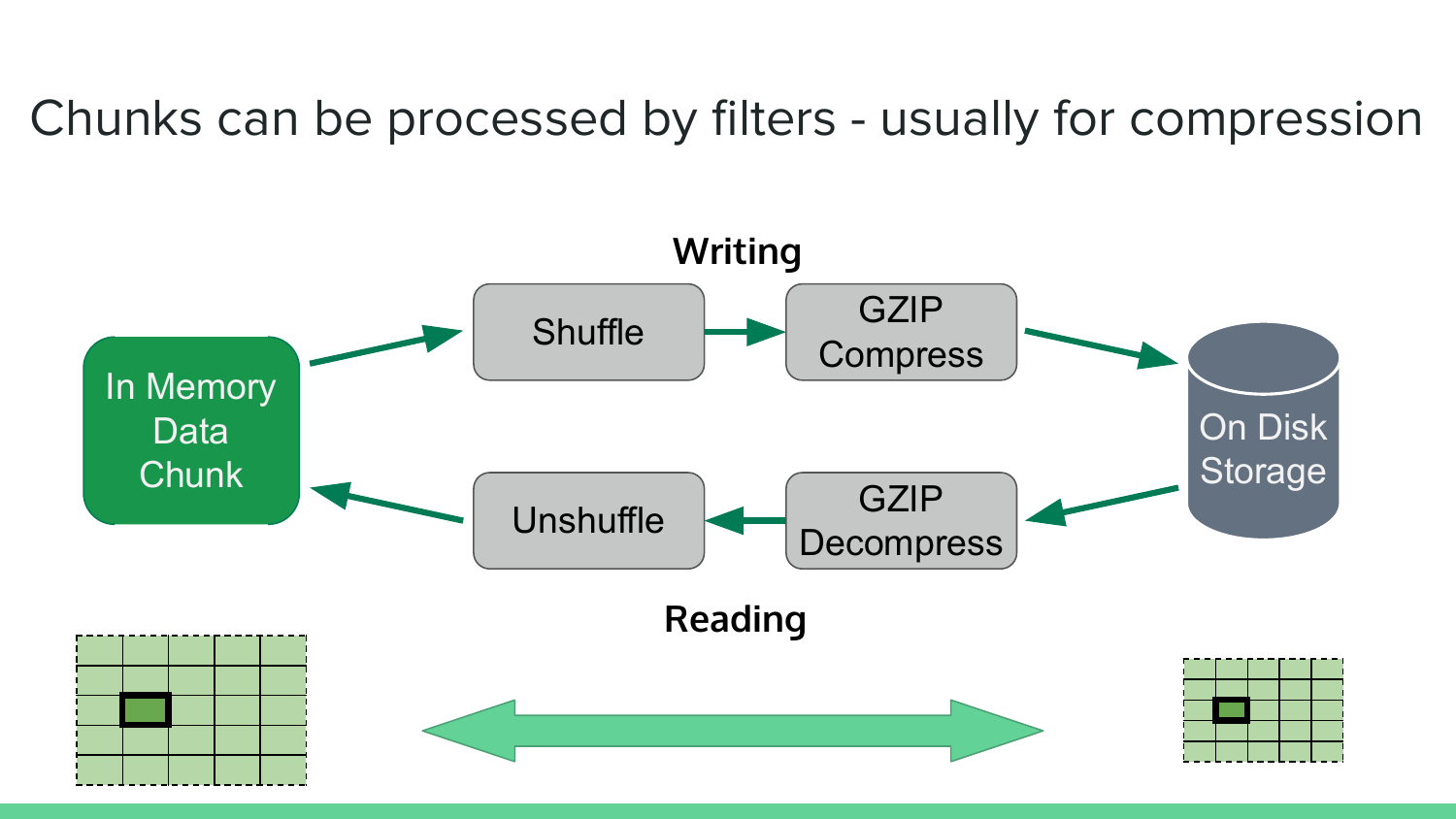## There are a number of compression filters available

- Internal filters
	- HDF5 ships with support for GZIP and SZIP
- Dynamic filters
	- Third party tools can be made available at runtime
	- Wrap existing compression tool in small amount of C code
	- Provide location to HDF5 via environment variable; they are loaded when required
	- Independent of the application(s) using them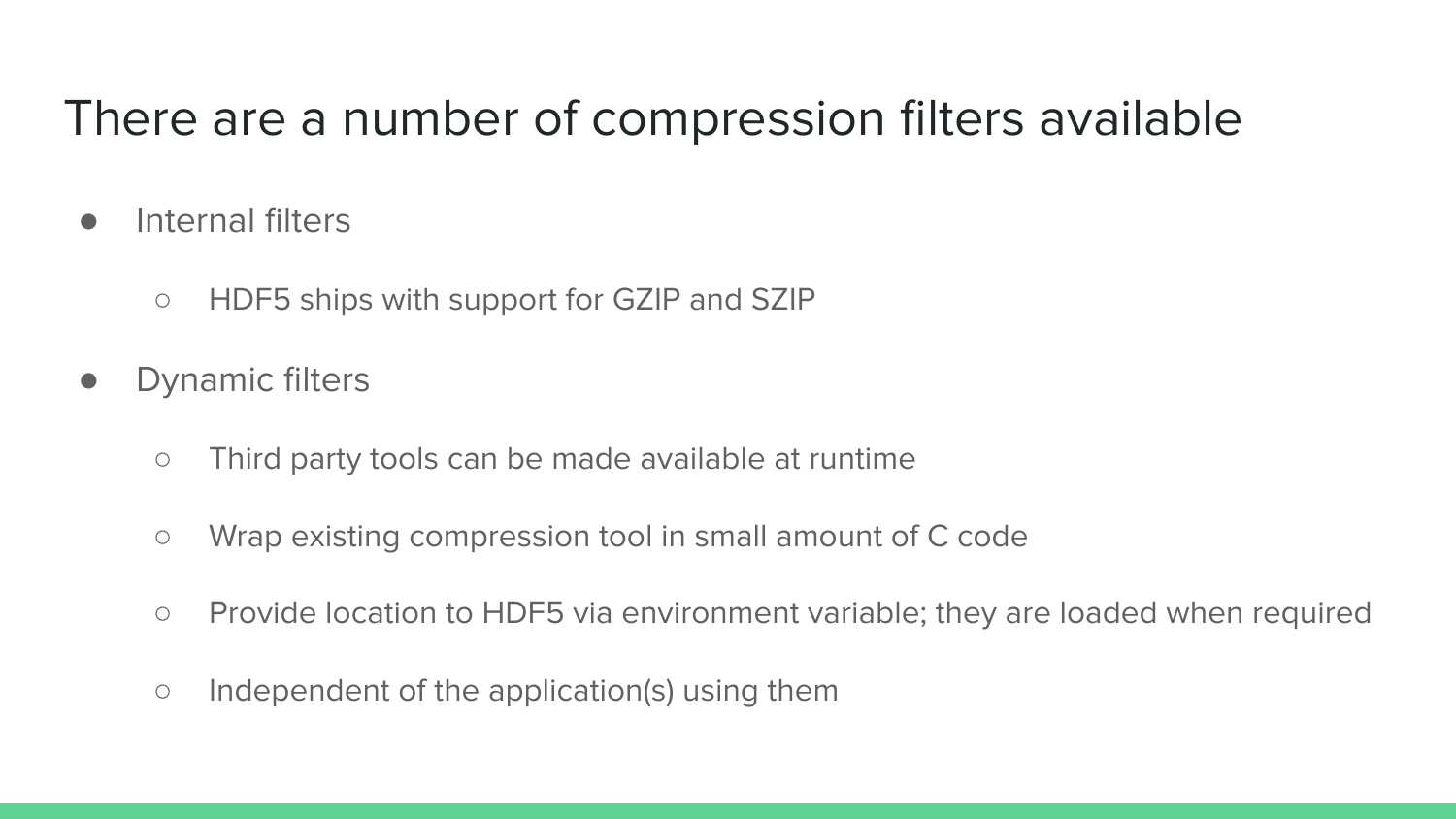# **rhdf5filters** provides additional filters in R

- BLOSC meta compressor
- BZIP<sub>2</sub>
- Compiles C code on all platforms, including Windows
- Integrated with **rhdf5**
	- Writing: Supply argument to function
	- Reading: Used automatically if needed
- msmith.de/rhdf5filters/

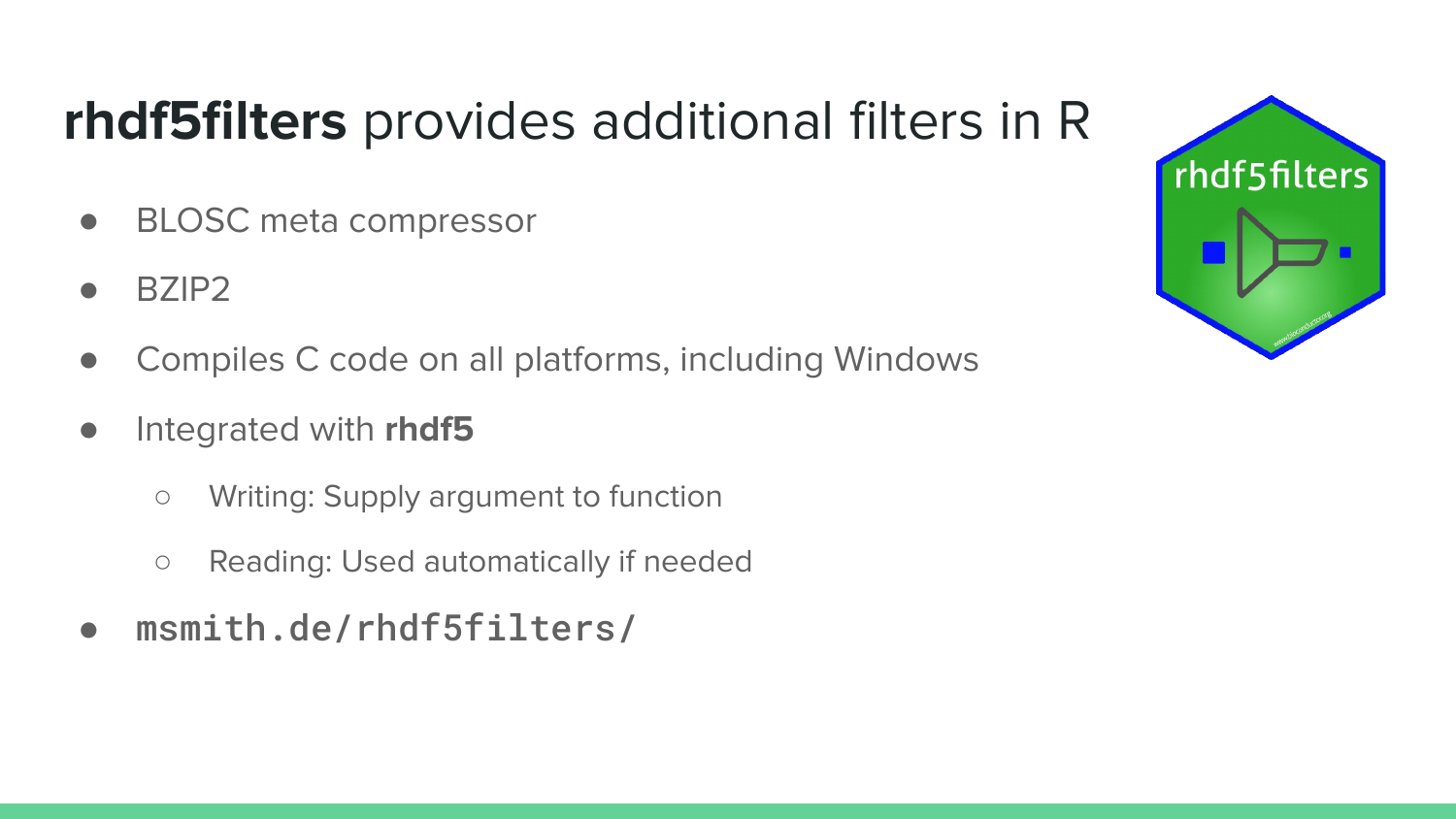## Filters & parameters have been benchmarked



Filter and Compression Level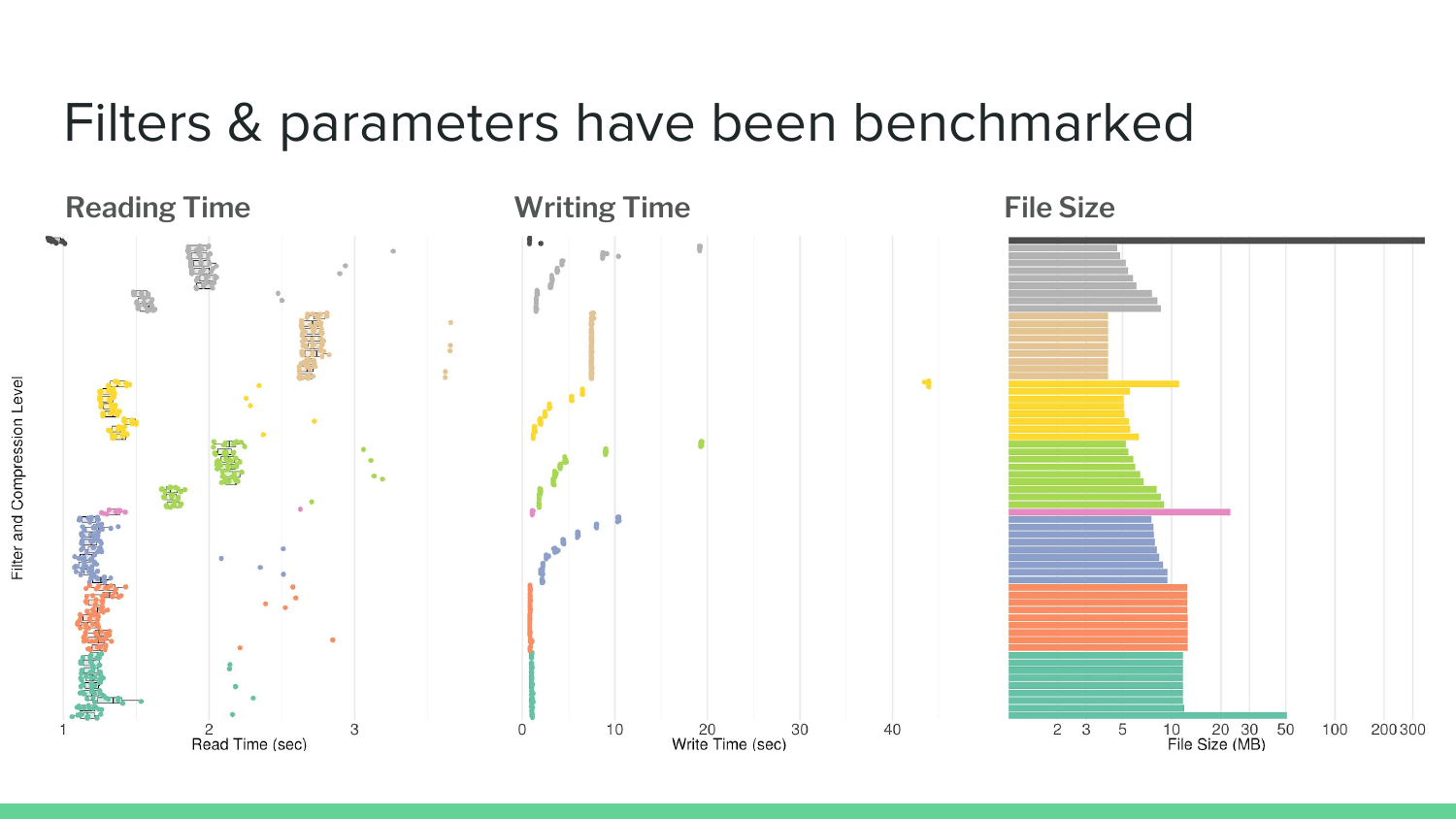# You can explore the results with a shiny app

- msmith.de/rhdf5filters-benchmarks
- Scripts to run benchmarks also available
- Grateful for any contributions on both style and substance!